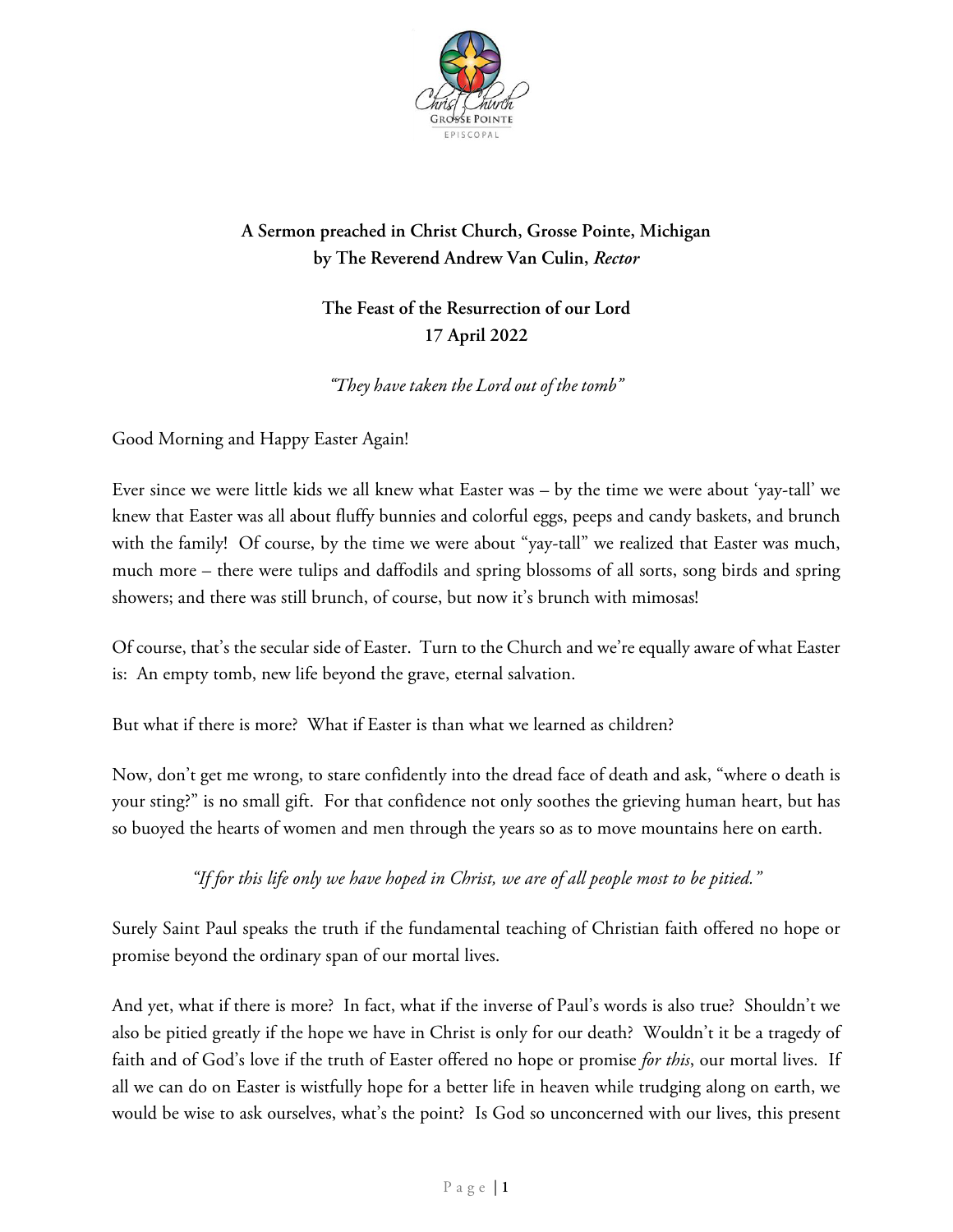

suffering that we may endure or the great joys that we might celebrate, as to care nothing at all about our earthly, human, existence? Is all that matters about us only our "spiritual" reality which might, for the lucky few, endure beyond our final breath?

Now, don't chastize yourself if you have asked such pointed or probing questions – you are not the first and you certainly won't be the last. Women and men of faith, raised in the hallowed walls of churches such as this, have been asking thesesame questions for years because the prevailing framework of Christian salvation has become the afterlife, such that the central proclamation of our faith now fails to address the central questions of *our lives*, that is our life *before* death.

This wasn't the case for the first Christians, however. In fact, from the first they understood that the story of Jesus' Resurrection wasn't simply a story about an empty tomb and life after death. From the first, Christians have understood that the Easter story wasn't simply a new or more important story of a spiritual life meant to replace or supplant all that preceded the grave. Rather, for the early Church, the light that burst forth from the darkness of death – the light we celebrated last night in the darkness of the great Vigil and whose glory shines all around us this morning – was the *summation* of the account of God's unwavering love and life which accompanies us from the moment of our creation through our last waking hour.

You see, a theology of God's love that focuses only on the moment of our death, actually *reduces* God's love. It turns the eternal and passionate love of God for you and for all of creation into a momentary, fleeting love concerned only with the state of one's soul at the time of one's death.

But scripture – and especially the life and love of Jesus – tells an entirely different story. It tells the story of God's eternal love from which all life bursts forth. It recounts the story of God's love that seeks out Adam in his shame, grieves at the death of Abel, and promises to Noah that the destruction of life, precious and holy – human and creatures alike – will not be God's way. Holy Scripture recounts, too, God's liberating love for his people enslaved by Pharaoh and, generations later, for those peoples oppressed by the heirs to David's throne. Of course, it also tells the story of Jesus' unwavering love that heals women and men, Jews and Gentiles, daughters of the powerful and the poor, that feeds the multitudes, and receives the outcast – a love so unwavering, so unshakable that it chooses to suffer at the hands of the betrayer and sinner rather that bring harm to a single object of God's love.

Easter, the story of light in the darkness, life beyond death, is the exclamation point to this story of eternal love! It is the revelation that the story proclaimed in the Hebrew Scriptures and in the Gospels